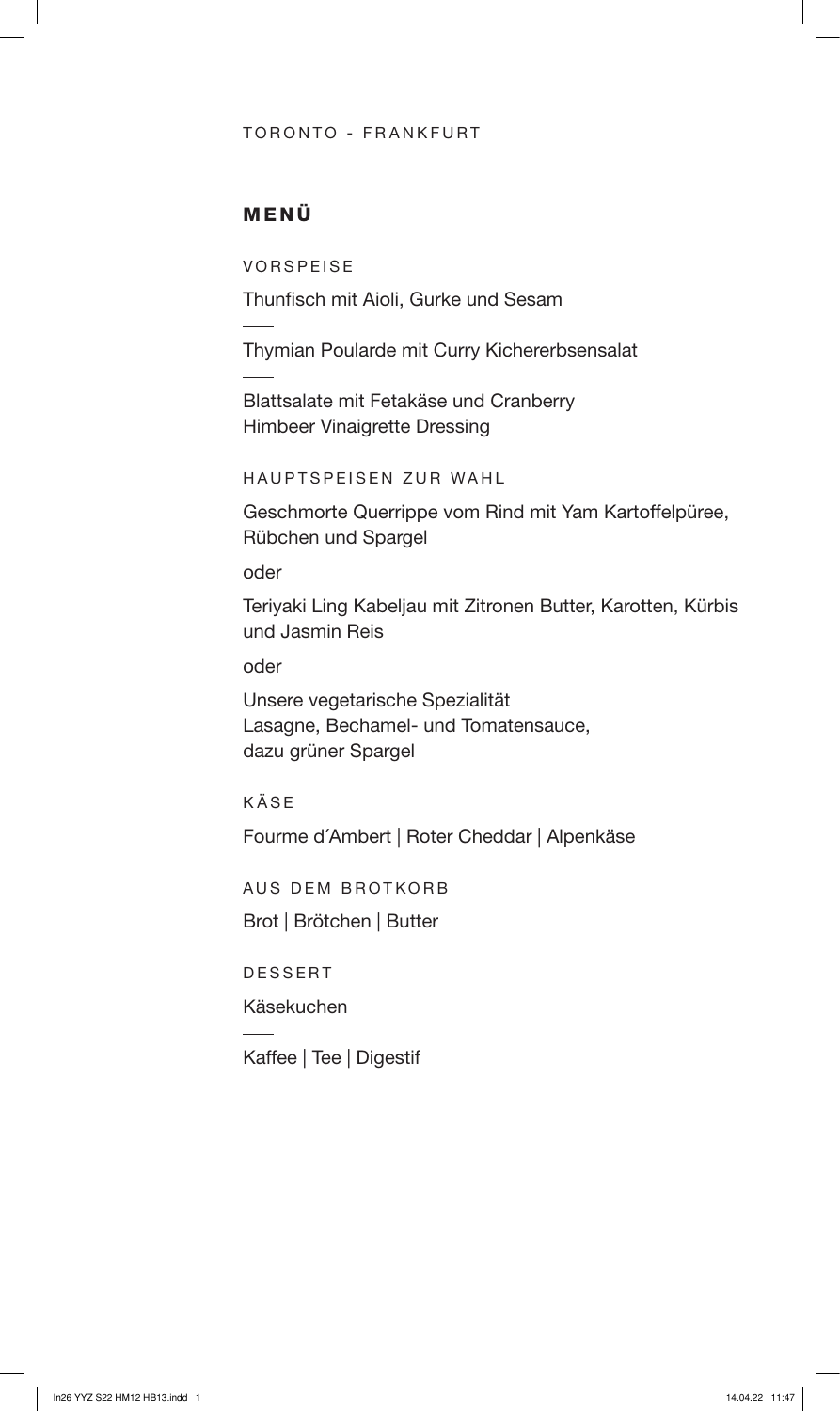# FRÜHSTÜCK

Frische Früchte der Saison

Salami, Schinken, Cheddar

Rührei, Grilltomate, Frühstücksspeck

Brot | Brötchen | Croissant

Butter | Konfitüre | Honig | Nutella

Kaffee | Tee

Frisch gepresster Orangensaft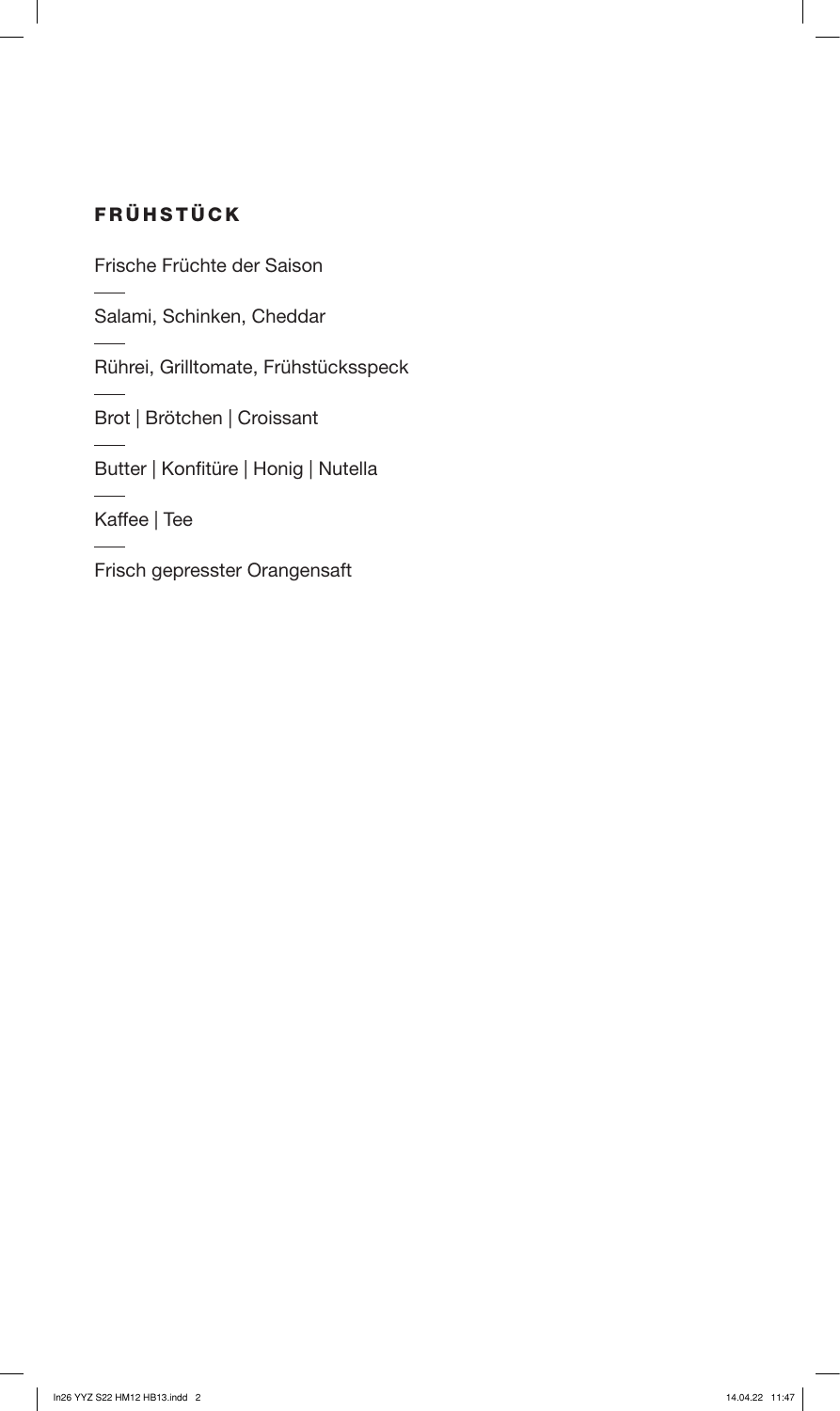#### TORONTO - FRANKFURT

### MENU

STARTER

Sliced raw tuna with aioli, cucumber and sesame seeds

Turmeric chicken breast with curried chickpea salad

Seasonal salad with feta cheese and cranberry Raspberry vinaigrette

MAIN COURSE

Beef shortribs with yam potato mash, squash and asparagus

or

Teriyaki ling cod with lemon chive buerre blanc, carrots, squash and jasmine rice

or

Our vegetarian speciality Lasagne, bechamel and tomato sauce, green asparagus

CHEESE

Fourme d´Ambert | red cheddar | Alp's cheese

FROM THE BREAD BASKET

Bread | Roll | Butter

DESSERT

Cheese cake

Coffee | Tea | Digestif